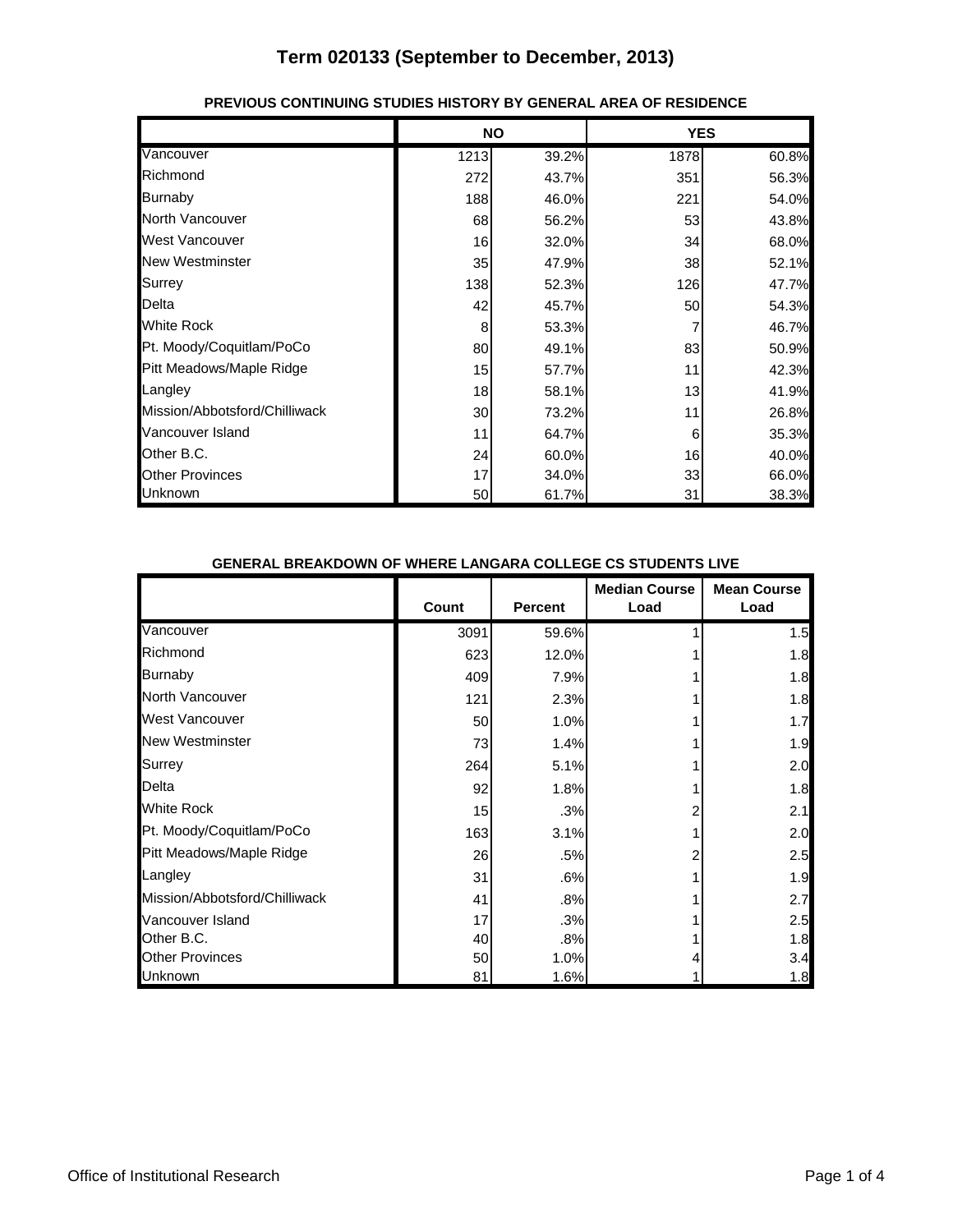| Vancouver      | V5K- Vancouver (North Hastings Sunrise)                       | 41  |
|----------------|---------------------------------------------------------------|-----|
|                | V5L- Vancouver (North Grandview Woodland)                     | 40  |
|                | V5M- Vancouver (South Hastings Sunrise)                       | 62  |
|                | V5N- Vancouver (South Grandview Woodland)                     | 141 |
|                | V5P- Vancouver (Victoria Fraserview)                          | 201 |
|                | V5R- Vancouver (South Renfrew Collingwood)                    | 202 |
|                | V5S- Vancouver (Killarney)                                    | 202 |
|                | V5T- Vancouver (East Mount Pleasant)                          | 78  |
|                | V5V- Vancouver (West Kensington Cedar Cottage)                | 126 |
|                | V5W- Vancouver (SE Riley Park Little Mountain / North Sunset) | 169 |
|                | V5X- Vancouver (SE Oakridge / South Sunset)                   | 245 |
|                | V5Y- Vancouver (West Mount Pleasant)                          | 155 |
|                | V5Z- Vancouver (East Fairview / South Cambie)                 | 126 |
|                | V6A- Vancouver (Strathcona / Downtown Eastside)               | 23  |
|                | V6B- Vancouver (NE Downtown / Yaletown)                       | 88  |
|                | V6C- Vancouver (Waterfront / Coal Harbour / Canada Place)     | 10  |
|                | V6E- Vancouver (SE West End / Davie Village)                  | 79  |
|                | V6G- Vancouver (NW West End / Stanley Park)                   | 65  |
|                | V6H- Vancouver (West Fairview / Granville Island)             | 90  |
|                | V6J- Vancouver (NW Shaughnessy / East Kitsilano)              | 100 |
|                | V6K- Vancouver (Central Kitsilano / Greektown)                | 83  |
|                | V6L- Vancouver (NW Arbutus Ridge / NE Dunbar Southlands)      | 66  |
|                | V6M- Vancouver (South Shaughnessy / SE Arbutus Ridge)         | 120 |
|                | V6N- Vancouver (West Kerrisdale / Musqueam)                   | 69  |
|                | V6P- Vancouver (SE Kerrisdale / West Marpole)                 | 356 |
|                | V6R- Vancouver (West Kitsilano / West Point Grey / Jericho)   | 77  |
|                | V6S- Vancouver (NW Dunbar Southlands / Chaldecutt)            | 50  |
|                | V6T- Vancouver (UBC)                                          | 26  |
|                | V7Y- Vancouver (Pacific Centre)                               |     |
| Richmond       | V6V- Richmond Northeast                                       | 69  |
|                | V6W- Richmond Southeast                                       |     |
|                | V6X- Richmond North                                           | 114 |
|                | V6Y- Richmond Central                                         | 159 |
|                | V6Z- Vancouver (SW Downtown)                                  | 44  |
|                | V7A- Richmond South                                           | 56  |
|                | V7B- Richmond (Sea Island / YVR)                              |     |
|                | V7C- Richmond Northwest                                       | 110 |
|                | V7E- Richmond Southwest                                       | 68  |
| <b>Burnaby</b> | V3N- Burnaby (East Big Bend / Edmonds)                        | 50  |
|                | V5A- Burnaby (Lake City / Burnaby Mountain)                   | 37  |
|                | V5B- Burnaby (Parkcrest Aubrey / Ardingley Sprott)            | 31  |
|                | V5C- Burnaby (Burnaby Heights / Willingdon Heights)           | 53  |
|                | V5E- Burnaby (Kingsway Beresford)                             | 41  |
|                | V5G- Burnaby (Cascade Schou / Douglas Gilpin)                 | 31  |
|                | V5H- Burnaby (Maywood / Windsor)                              | 111 |
|                | V5J- Burnaby (Suncrest / West Big Bend)                       | 55  |

#### **DETAILED BREAKDOWN OF WHERE LANGARA COLLEGE CS STUDENTS LIVE**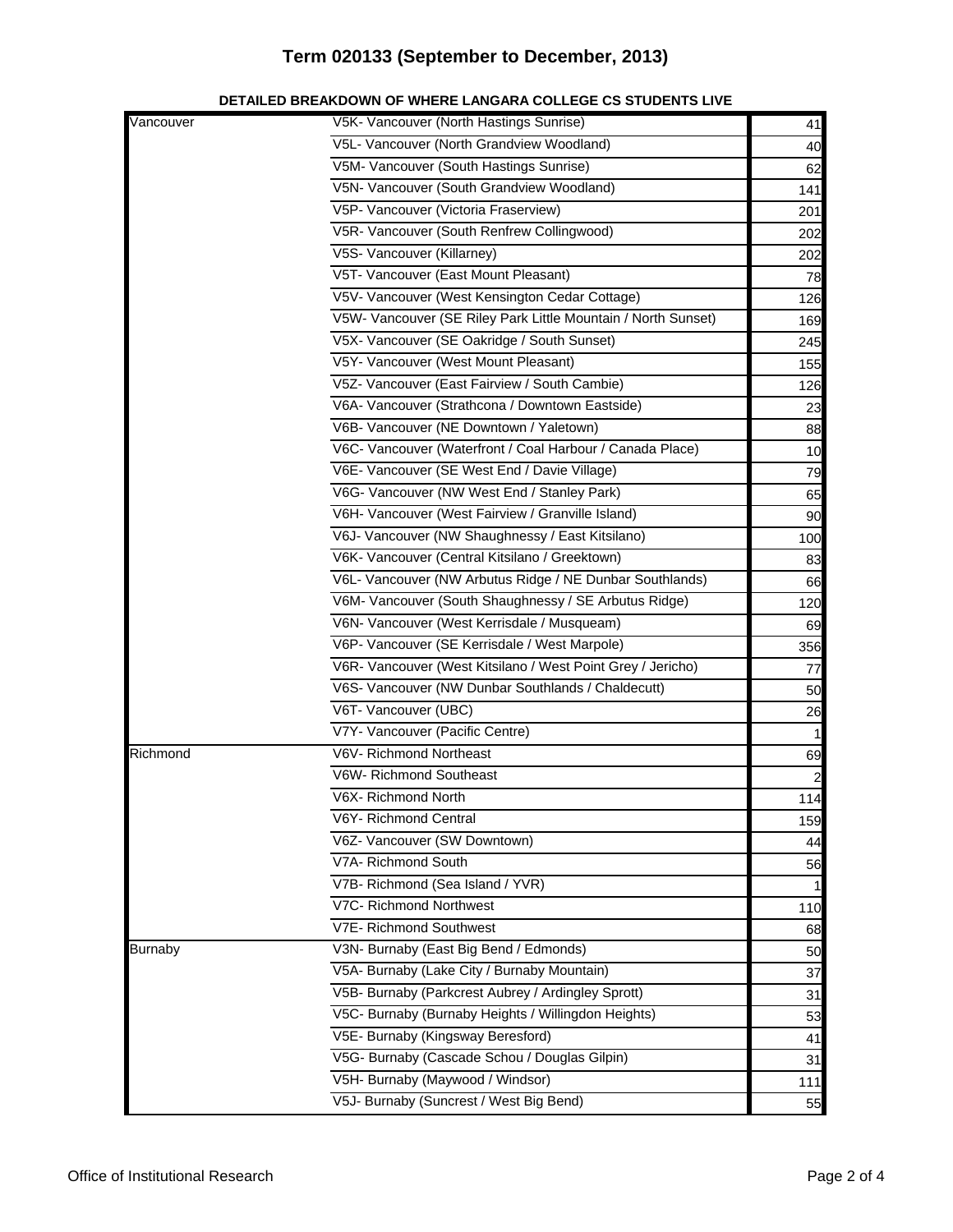| North Vancouver          | V7G- North Vancouver Outer East        | 8                |
|--------------------------|----------------------------------------|------------------|
|                          | V7H- North Vancouver Inner East        | 8                |
|                          | V7J- North Vancouver East Central      | 17               |
|                          | V7K- North Vancouver North Central     | 11               |
|                          | V7L- North Vancouver South Central     | 18               |
|                          | V7M- North Vancouver Southwest Central | 16               |
|                          | V7N- North Vancouver Northwest Central | 10               |
|                          | V7P- North Vancouver Southwest         | 17               |
|                          | V7R- North Vancouver Northwest         | 16               |
| <b>West Vancouver</b>    | V7S- West Vancouver North              | 15               |
|                          | V7T- West Vancouver Southeast          | 12               |
|                          | V7V- West Vancouver South              | 14               |
|                          | V7W- West Vancouver West               | 9                |
| <b>New Westminster</b>   | V3L- New Westminster Northeast         | 18               |
|                          | V3M- New Westminster Southwest         | 55               |
| Surrey                   | V3R- Surrey North                      | 37               |
|                          | V3S- Surrey East                       | 43               |
|                          | V3T- Surrey Inner Northwest            | 29               |
|                          | V3V- Surrey Outer Northwest            | 24               |
|                          | V3W- Surrey Upper West                 | 43               |
|                          | V3X- Surrey Lower West                 | 14               |
|                          | V4A- Surrey Southwest                  | 25               |
|                          | V4N- Surrey Northeast                  | 39               |
|                          | V4P- Surrey South                      | 10               |
| Delta                    | V4C- Delta Northeast                   | 36               |
|                          | V4E- Delta East                        |                  |
|                          | V4G- Delta East Central                | 2                |
|                          | V4K- Delta Northwest                   | 31               |
|                          | V4L- Delta Southeast                   | 5                |
|                          | V4M- Delta Southwest                   | 14               |
| <b>White Rock</b>        | V4B- White Rock                        | 15               |
| Pt. Moody/Coquitlam/PoCo | V3B- Port Coquitlam Central            | 31               |
|                          | V3C- Port Coquitlam South              | 28               |
|                          | V3E- Coquitlam North                   | 20               |
|                          | V3H- Port Moody                        | 19               |
|                          | V3J- Coquitlam North                   | 43               |
|                          | V3K- Coquitlam South                   | 22               |
| Pitt Meadows/Maple Ridge | V2W- Maple Ridge East                  | $\overline{5}$   |
|                          | V2X- Maple Ridge West                  | 6                |
|                          | V3Y- Pitt Meadows                      | $\boldsymbol{8}$ |
|                          | V4R- Maple Ridge Northwest             | $\overline{7}$   |
| Langley                  | V1M- Langley Township North            | 10               |
|                          | V2Y- Langley Township Northwest        | 12               |
|                          | V2Z- Langley Township Southwest        | $\mathbf{1}$     |
|                          | V3A- Langley City                      | $\boldsymbol{8}$ |
|                          |                                        |                  |